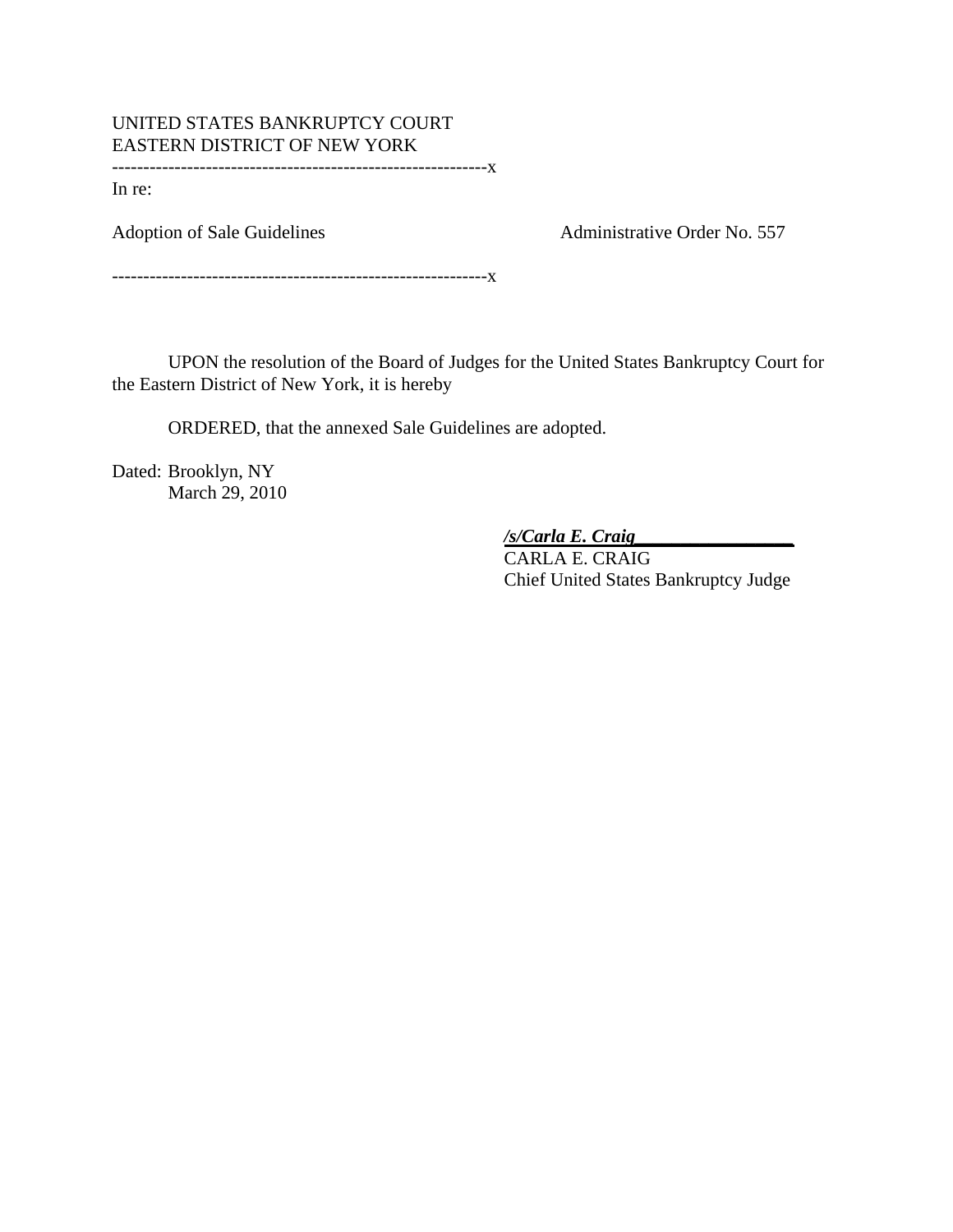#### **SALE GUIDELINES**

The United States Bankruptcy Court for the Eastern District of New York (the "**Court**") has adopted the following guidelines (the "**Sale Guidelines**") for the conduct of asset sales under section 363(b) of 11 U.S.C. §§ 101 *et seq.* (the "**Bankruptcy Code**"). The Sale Guidelines are designed to: (a) help practitioners identify issues that typically are of concern to parties and the Court, so that, among other things, determinations can be made, if necessary, on an expedited basis, (b) highlight certain Extraordinary Provisions, defined below, which ordinarily will not be approved without good cause shown and (c) set forth best practices with respect to notice.

The Sale Guidelines do not: (a) address the circumstances under which an asset sale is appropriate (b) address other substantive legal issues or (c) constitute rules of the Court.

The Sale Guidelines supplement but do not replace, sections 363(b) and 365 of the Bankruptcy Code, Rules 2002 and 6004 of the Federal Rules of Bankruptcy Procedure (the "**Bankruptcy Rules**") and Rules 6004-1 and 6005-1 of the Local Bankruptcy Rules for the Eastern District of New York (the "**Local Rules**").

# **1. Motions**

 (a) Motion Content – When an auction is contemplated in cases filed under chapter 11 and where appropriate under other chapters, the  $\overline{\text{Dektor}}^1$  should ordinarily file a single motion seeking the entry of two orders to be considered at two separate hearings. The first order (the "**Sale Procedures Order**") will approve procedures for the sale process, including any protections for an initial, or stalking horse bidder ("**stalking horse**"), and the second order (the "**Sale Order**") will approve the sale to the successful bidder at the auction. If no auction is contemplated or the Debtor has not actively solicited or will not actively solicit higher and better offers, the motion seeking approval of the sale should explain why the Debtor proposes to structure the sale in such manner.

(i) The proposed purchase agreement, or a form of proposed agreement acceptable to the Debtor if the Debtor has not yet entered into an agreement with a proposed buyer, should be attached to the motion.

(ii) The motion also should include a copy of the proposed order(s), particularly if the order(s) include any Extraordinary Provisions, defined below.

(iii) The motion must comply in form with the Local Rules.

(iv) If a hearing is required under section 363(b) of the Bankruptcy Code in connection with the sale of personally identifiable information subject to a privacy policy of the Debtor, the motion should request appointment of a

<sup>&</sup>lt;u>1</u> <sup>1</sup> The term "Debtor" includes "debtor in possession" and "trustee," as appropriate under the particular circumstances.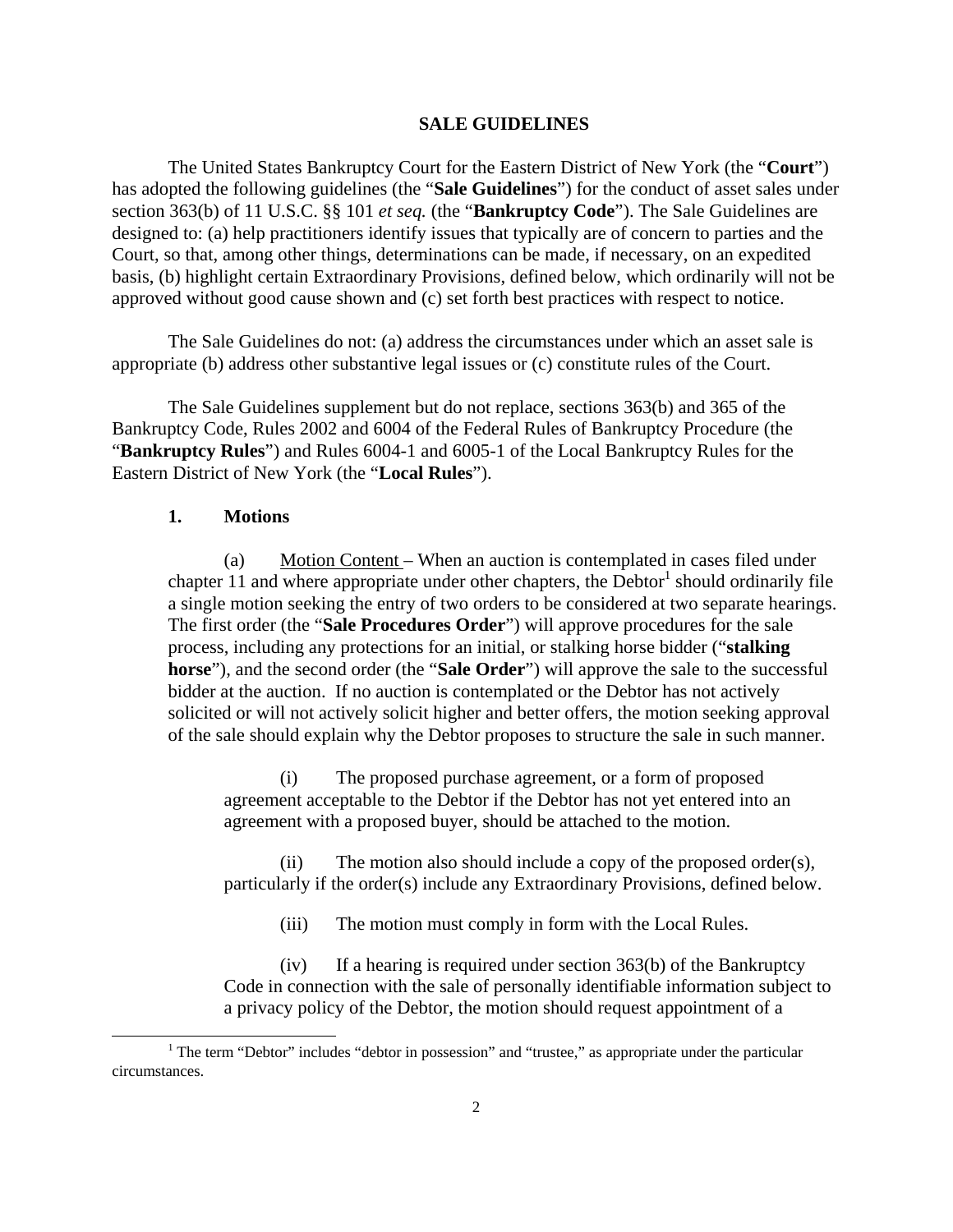consumer privacy ombudsman under section 332 of the Bankruptcy Code if the proposed sale does not fall under section 363(b)(1)(A) of the Bankruptcy Code.

(b) Bidding Procedures – Generally, a Sale Procedures Order should include a motion for proposed bidding procedures which are in the Debtor's reasonable business judgment, likely to maximize the sale price. Such procedures must not chill the receipt of higher and better offers and must be consistent with the Debtor's fiduciary duties. It is recommended that such procedures include the following:<sup>2</sup>

(i) Qualification of Bidders – An entity that is seeking to become a qualified bidder will deliver financial information by a stated deadline to the Debtor and other key parties (ordinarily excluding other bidders) $3$  reasonably demonstrating such bidder's ability to consummate a sale on the terms proposed. Such financial information, which may be provided confidentially, if appropriate, may include current audited or verified financial statements of, or verified financial commitments obtained by, the potential bidder (or, if the potential bidder is an entity formed for the purpose of acquiring the property to be sold, the party that will bear liability for a breach). To be qualified, a prospective bidder also may be required by a stated deadline to make a non-binding expression of interest and execute a reasonable form of non-disclosure agreement before being provided due diligence access to non-public information.

### (ii) Qualification of Bids Prior to Auction

(1) The bidding procedures should state the criteria for a qualifying bid and any deadlines for (i) submitting such a bid and (ii) notification whether the bid constitutes a qualifying bid.

(2) The bidding procedures may require each qualified bid to be marked against the form of a stalking horse agreement or a form of proposed agreement, showing amendments and other modifications (including price and other terms) proposed by the qualified bidder. The bidding procedures may limit bidding to the terms of a stalking horse agreement or proposed form of agreement; provided, however, that, bidding on less than all of the assets proposed to be acquired by a stalking

 $\overline{\phantom{a}}$ <sup>2</sup> When multiple asset sales over time are expected, the Debtor may consider seeking Court approval of global bidding procedures to avoid the need to obtain Court approval of procedures for each such sale. Similarly, the Debtor may consider seeking Court approval of global notice and other appropriate procedures to facilitate sales of assets of limited value or *de minimis* sales that do not warrant an auction or a separate motion for each sale. What constitutes a *de minimis* sale will depend on the facts of each case.

 $3$  It is expected that the Debtor will also share its evaluation of bids with key parties-in-interest, such as representatives of official committees, and that it will in its reasonable judgment identify the winning bidder only after consultation with such parties.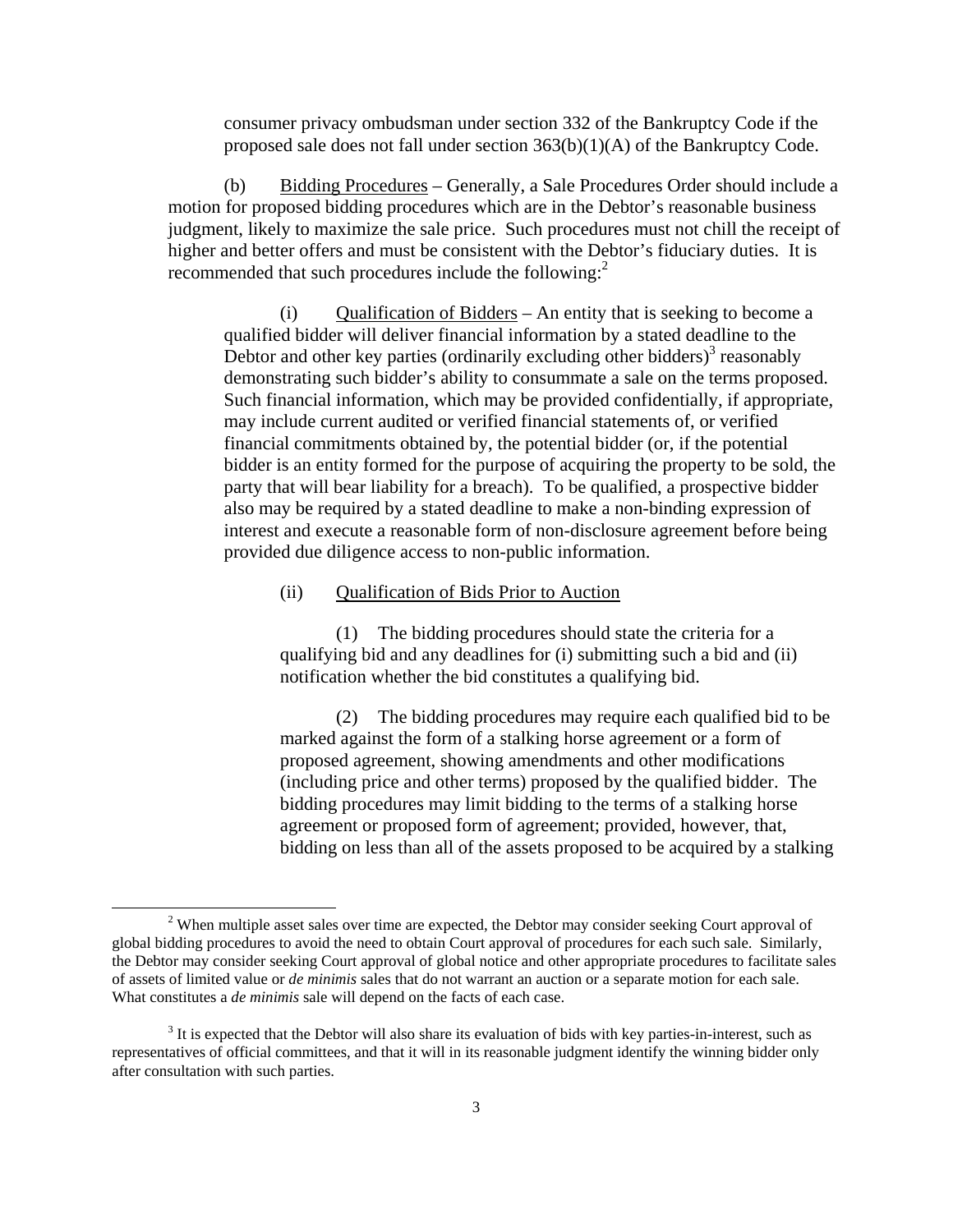horse normally should be permitted, unless such bidding is inconsistent with the purpose of the sale.

(3) A qualified bid should clearly identify all conditions to the qualified bidder's obligation to consummate the purchase.

(4) A qualified bid should include a good faith deposit, which will be non-refundable if the bidder is selected as the successful bidder and fails to consummate the purchase (other than as a result of a breach by the seller) and refundable if it is not selected as the successful bidder (other than as a result of its own breach). The amount of, and rules governing, the good faith deposit will be determined on a case-by-case basis, but generally each qualified bidder, including any stalking horse should be required to make the same form of deposit.

(iii) Backup Buyer – The Sale Procedures Order may provide that the Debtor in the reasonable exercise of its judgment may accept and close on the second highest qualified bid received if the winning bidder fails to close the transaction within a specified period. In such case, the Debtor would retain the second highest bidder's good faith deposit until such bidder was relieved of its obligation to be a backup buyer.

# (iv) Stalking Horse Protections/Bidding Increments

(1) Break-Up/Topping Fees and Expense Reimbursement – The propriety of any break-up or topping fees and other bidding protections (such as the estate's proposed payment of out-of-pocket expenses incurred by a bidder in connection with the proposed transaction or the compensation of a bidder for lost opportunity costs) will be determined on a case-by-case basis. Generally such fees should be payable only from the proceeds of a higher or better transaction entered into with a third party within a reasonable time of the closing of the sale. Such provisions must be prominently disclosed and described with particularity in the motion.

(2) Bidding Increments – If a proposed sale contemplates the granting of a break-up or topping fee or expense reimbursement, the initial bidding increment must be more than sufficient to pay the maximum amount payable thereunder. Additional bidding increments should be appropriate in light of the value of the asset being sold and should not be so high as to chill further bids.

(3) Rebidding – If a break-up or topping fee is requested, the Sale Procedures Order should state whether the stalking horse will be deemed to waive the break-up or topping fee by rebidding. In the absence of a waiver, the Sales Procedure Order should state whether the stalking horse will receive a "credit" equal to the break-up or topping fee if the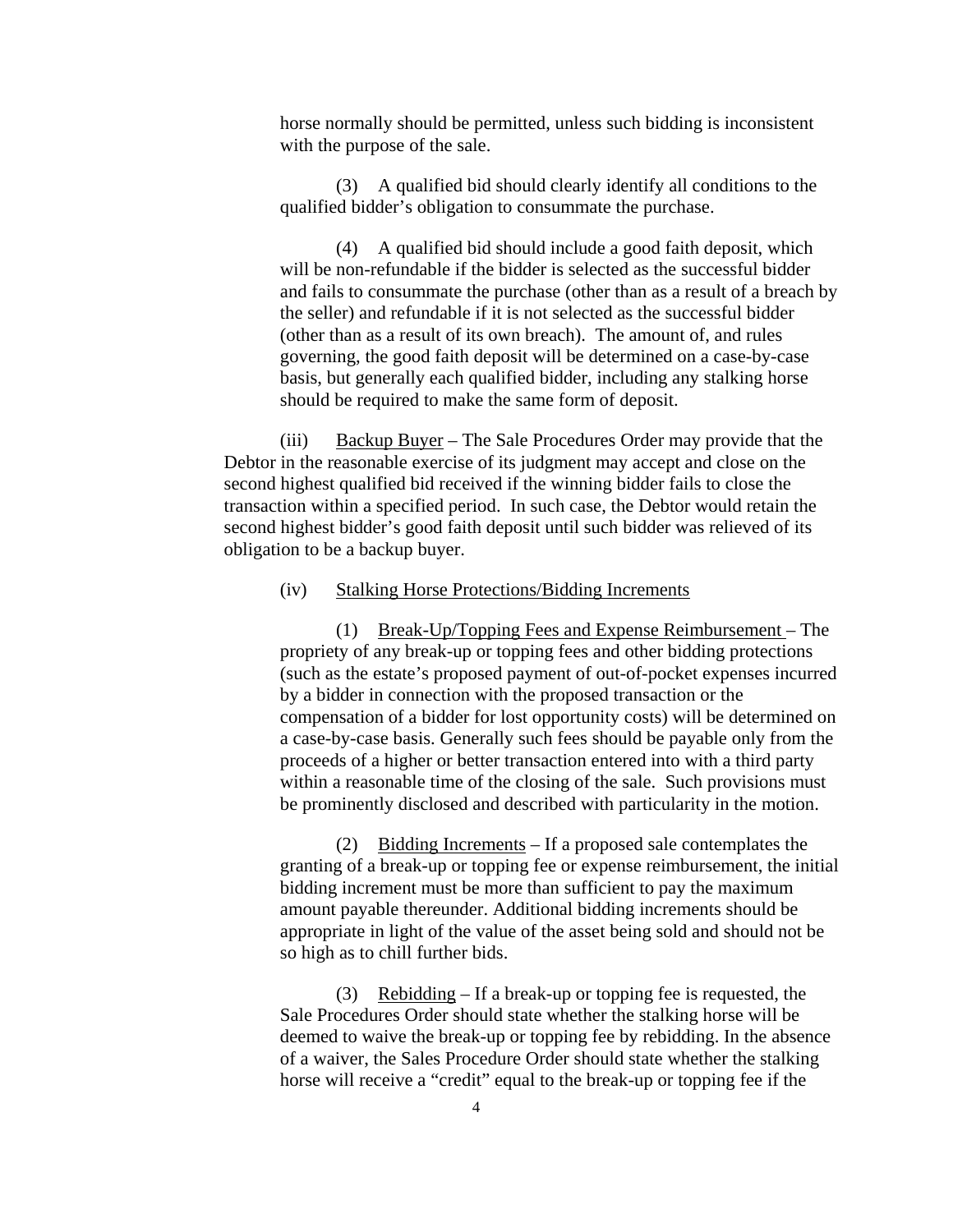stalking horse is the successful bidder at a higher price than the stalking horse's initial bid.

(4) No-Shop or No-Solicitation Provisions – Limited no-shop or no-solicitation provisions may be permissible if they are necessary to obtain a sale, they are consistent with the Debtor's fiduciary duties, they do not chill the receipt of higher or better offers and they are appropriate under the circumstances of the case. Such provisions must be prominently disclosed in the motion and described with particularity.

## (v) Auction Procedures

(1) If an auction is proposed, the Sale Procedures Order generally should provide that the auction will be conducted in the presence of all qualified bidders and other interested parties, and that each bidder will be informed of the terms of the previous bid. The motion should explain the rationale for proposing a different auction format in the Sale Procedures Order.

(2) If a professional auctioneer will conduct the auction, the parties should refer to the statutory provisions and rules governing the conduct of professional auctioneers. *See* Bankruptcy Rule 6004 and Local Rules 6004-1 and 6005-1.

(3) If the auction is sufficiently complex or disputes can reasonably be expected to arise, it is advisable at the sale procedures hearing to ask the Court whether it will consider conducting the auction in open court, or otherwise be available to resolve disputes. If the Debtor proposes to conduct the auction outside the presence of the judge, the auction proceedings should be audiotaped, videotaped or otherwise recorded, or the motion should explain why this is not appropriate.

(4) Each bidder is expected to confirm at the auction that it has not engaged in any collusion with respect to the bidding or the sale.

(5) The Sale Procedures Order should provide that the Court will not consider bids made after the auction has been closed, unless a motion to reopen the auction is made and granted.

(c) Sale Hearing – The evidence presented or proffered at any sale hearing should be sufficient to enable the Court to make the following findings: (1) a sound business reason exists for the transaction; (2) the property has been adequately marketed, and the purchase price constitutes the highest or otherwise best offer and provides fair and reasonable consideration; (3) the proposed transaction is in the best interests of the Debtor's estate, its creditors, and where relevant, its interest holders; (4) the purchaser has acted in good faith, within the meaning of section 363(m) of the Bankruptcy Code;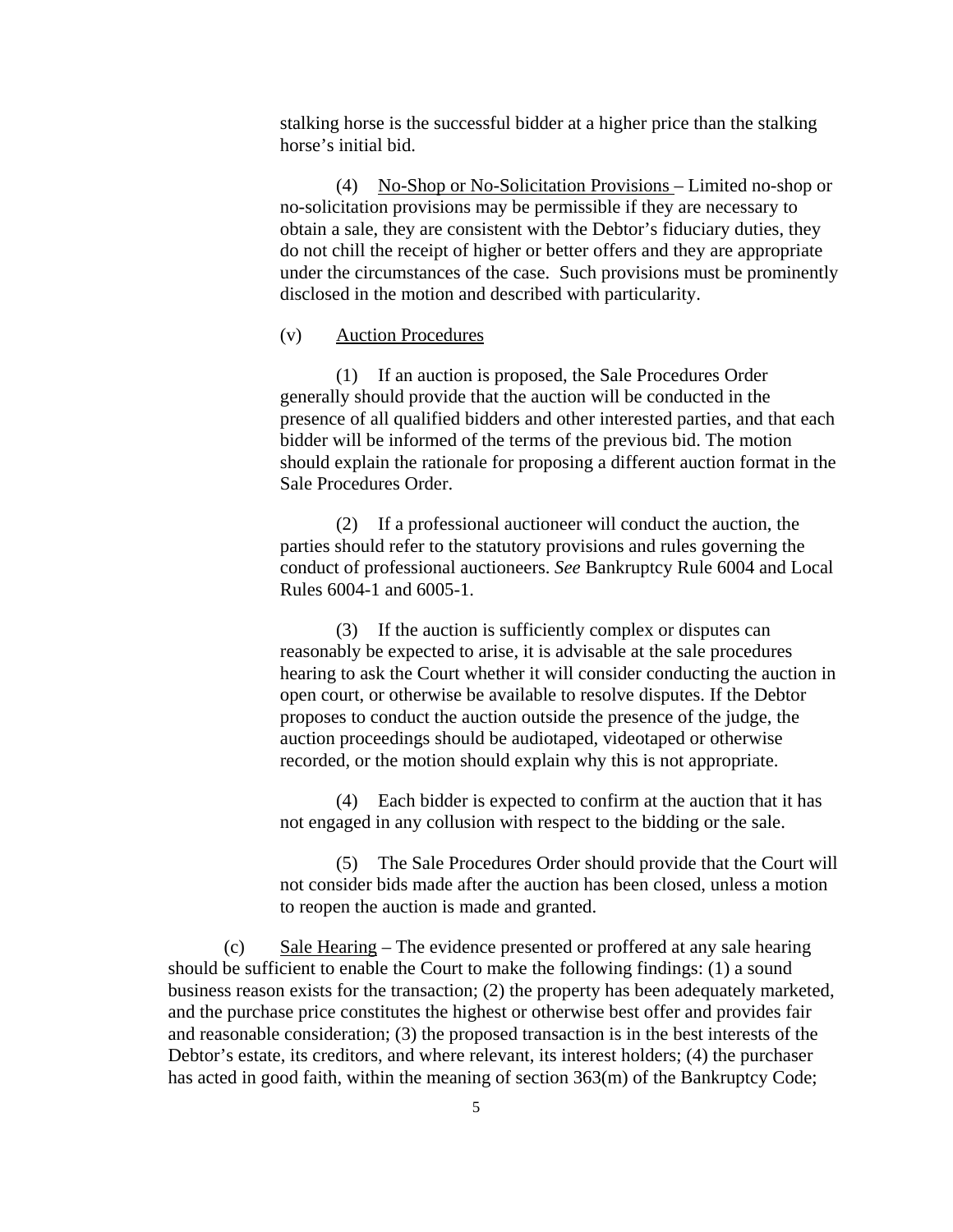(5) adequate and reasonable notice has been provided; (6) the "free and clear" requirements of section 363(f) of the Bankruptcy Code, if applicable, have been met; (7) if applicable, the sale is consistent with the Debtor's privacy policy concerning personally identifiable information, or, after appointment of a consumer ombudsman in accordance with section 332 of the Bankruptcy Code and notice and a hearing, no showing was made that such sale would violate applicable nonbankruptcy law; (8) the requirements of section 365 of the Bankruptcy Code have been met in respect of the proposed assumption and assignment or rejection of any executory contracts and unexpired leases; (9) where necessary, the Debtor's board of directors or other governing body has authorized the proposed transaction; and (10) the Debtor and the purchaser have entered into the transaction without collusion, in good faith, and from arm's-length bargaining positions, and neither party has engaged in any conduct that would cause or permit the agreement to be avoided under section 363(n) of the Bankruptcy Code.

(i) Sound Business Purpose – The Debtor must demonstrate the facts that support a finding that a sound business reason exists for the sale.

(ii) Marketing Efforts – The Debtor must demonstrate the facts that support a finding that the property to be sold has been marketed adequately under the circumstances.

(iii) Purchase Price – The Debtor must demonstrate that fair and reasonable value will be received and that the proffered purchase price is the highest or best under the circumstances. If a bid includes deferred payments or any equity component, the Debtor should present evidence concerning, as applicable, its assessment of the proposed buyer's creditworthiness or ability to realize the projected earnings upon which future payments or other forms of consideration to the estate are based. Any material purchase price adjustment provisions should be identified.

(iv) Assumption and Assignment of Contracts and Leases – the Debtor must demonstrate at a minimum: (a) that it or the assignee has cured or will promptly cure all existing defaults under the agreement(s), and (b) that the assignee can provide adequate assurance that it will perform under the terms of the agreement(s) to be assumed and assigned under section 365 of the Bankruptcy Code. Additional notice and opportunity for a hearing for the non-debtor party to the lease or executory contract may be required if the offer to purchase a lease or executory contract sought to be approved at the sale hearing is submitted by a different entity than the stalking horse or the winning bid identifies different contracts or leases for assumption and assignment, or rejection, than the initial bid that was noticed for approval. If this possibility exists, the sale motion should acknowledge the Debtor will provide additional notice and opportunity to object under such circumstances.

(d) Extraordinary Provisions – The following provisions ("**Extraordinary Provisions**") must be disclosed conspicuously in a separate section of the sale motion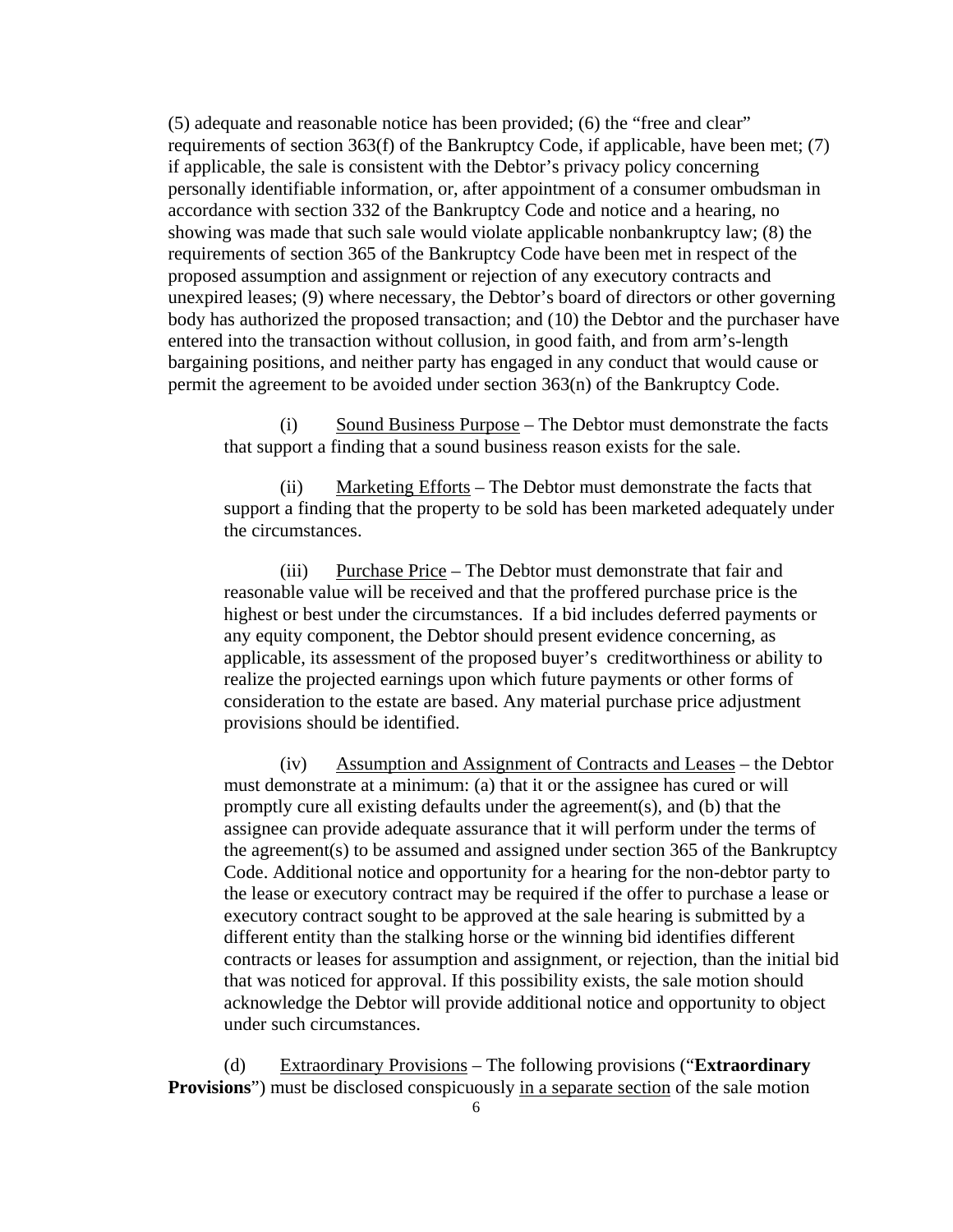and, where applicable, in the related proposed Sale Procedures Order or Sale Order, and the motion must provide substantial justification therefor:<sup>4</sup>

(i) Sale to Insider – If the motion proposes a sale to an insider, as defined in the Bankruptcy Code, the motion must disclose what measures have been taken to ensure the fairness of the sale process and the proposed transaction.

(ii) Agreements with Management – If the proposed buyer has discussed or entered into any agreements with management or key employees regarding compensation or future employment, the motion must disclose the material terms of any such agreements, and what measures have been taken to ensure the fairness of the sale and the proposed transaction in the light of any such agreements.

(iii) Private Sale/No Competitive Bidding – If no auction is contemplated, the Debtor has agreed to a limited no-shop or no-solicitation provision, or the Debtor has otherwise not sought or is not actively seeking higher or better offers, the sale motion must so state and explain why such sale is likely to maximize the sale price.

(iv) Deadlines that Effectively Limit Notice – If the proposed transaction includes deadlines for the closing or Court approval of the Sale Procedures Order or the Sale Order that have the effect of limiting notice to less than outlined in 2, below, the sale motion must provide an explanation.

No Good Faith Deposit – If any qualified bidder, including a stalking horse, is excused from submitting a good faith deposit, the sale motion must provide an explanation.

(vi) Interim Arrangements with Proposed Buyer – If the Debtor is entering into any interim agreements or arrangements with the proposed purchaser, such as interim management arrangements (for which, approval, must also be sought after notice and a hearing under section 363(b) of the Bankruptcy Code), the sale motion must disclose the terms of such agreements.

(vii) Use of Proceeds – If the Debtor proposes to release sale proceeds on or after the closing without further Court order, or to provide for an allocation of sale proceeds between or among various sellers or secured creditors, the sale motion must describe the intended disposition of such amounts and the rationale therefor.

(viii) Tax Exemption – If the Debtor is seeking to have the sale declared exempt from taxes under section 1146(a) of the Bankruptcy Code, the sale motion

 $\overline{a}$ <sup>4</sup> The fact that a similar provision was included in an order entered in a different case does not constitute a justification.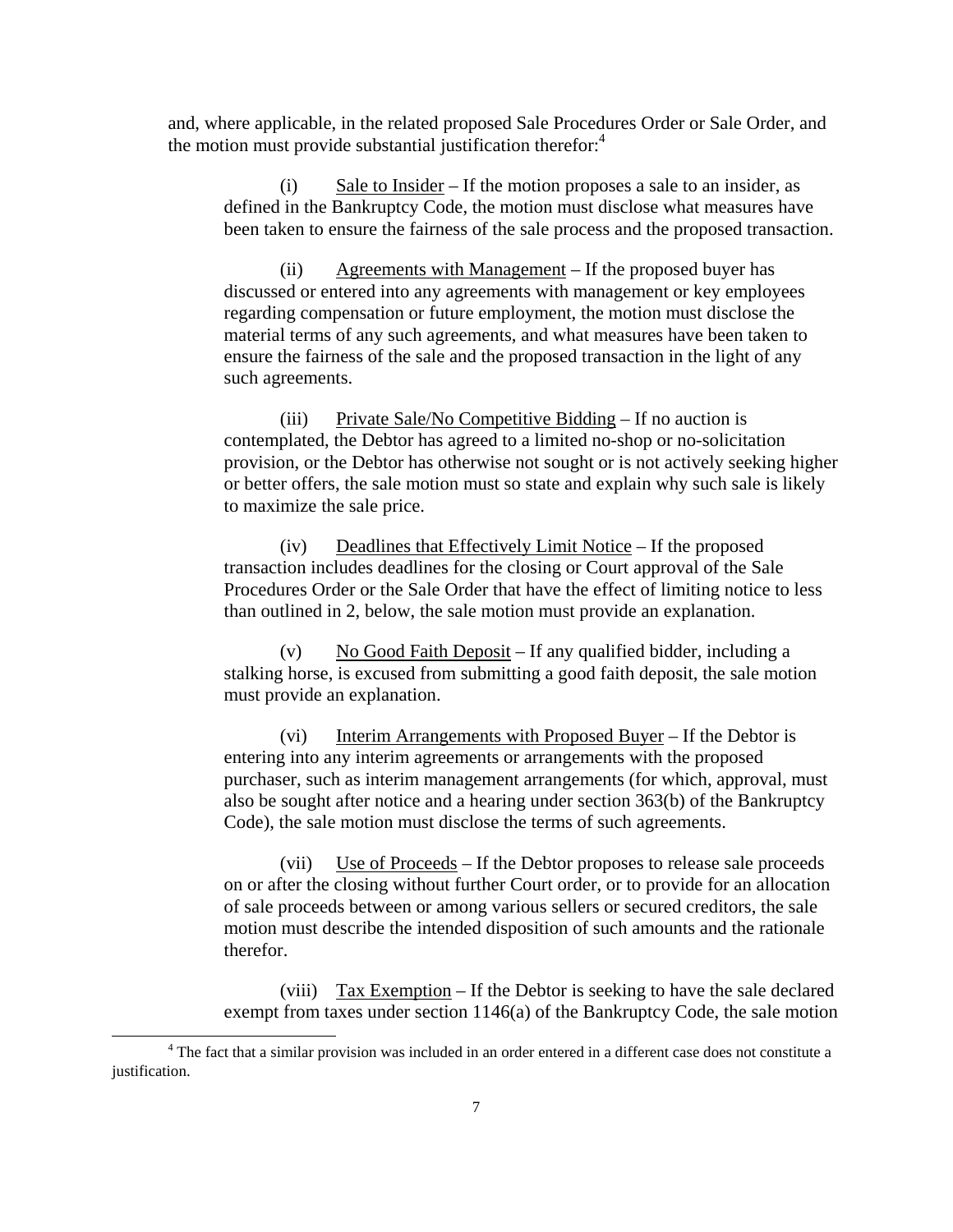must prominently disclose the type of tax  $(\underline{e.g.})$ , recording tax, stamp tax, use tax, capital gains tax) for which the exemption is sought. It is not sufficient to refer simply to "transfer" taxes. In addition, the Debtor must identify the state or states in which the affected property is located.

(ix) Record Retention – If the Debtor proposes to sell substantially all of its assets, the sale motion must confirm that the Debtor will retain, or have reasonable access to, its books and records to enable it to administer its bankruptcy case.

 $(x)$  Sale of Avoidance Actions – If the Debtor seeks to sell its rights to pursue avoidance claims under chapter 5 of the Bankruptcy Code, the sale motion must so state and provide an explanation of the basis therefor.

 $(xi)$  Requested Findings as to Successor Liability – If the Debtor seeks findings limiting the purchaser's successor liability, the sale motion must disclose the adequacy of the Debtor's proposed notice of such requested relief and the basis for such relief. Generally, the proposed Sale Order should not contain voluminous findings with respect to successor liability, or injunctive provisions, except as provided in 3, below.

(xii) Future Conduct – If the Debtor seeks a determination regarding the effect of conduct or actions that may or will be taken after the date of the Sale Order, the sale motion must set forth the legal authority for such a determination.

(xiii) Requested Findings as to Fraudulent Conveyance – If the Debtor seeks a finding to the effect that the sale does not constitute a fraudulent conveyance, it must explain why a finding that the purchase price is fair and reasonable is not sufficient.

(xiv) Sale Free and Clear of Unexpired Leases – If the Debtor seeks to sell property free and clear of a possessory leasehold interest, license or other right, the Debtor must identify the non-debtor parties whose interests will be affected, and explain what adequate protection will be provided for those interests.

(xv) Relief from Bankruptcy Rule  $6004(h)$  – If the Debtor seeks relief from the stay imposed by Bankruptcy Rule 6004(h), the sale motion must disclose the business or other basis for such request.

# **2. Notice**

(a) General – Notice is always required under section  $363(b)$  of the Bankruptcy Code; however, a hearing is required only if there are timely objections or the Court otherwise schedules a hearing.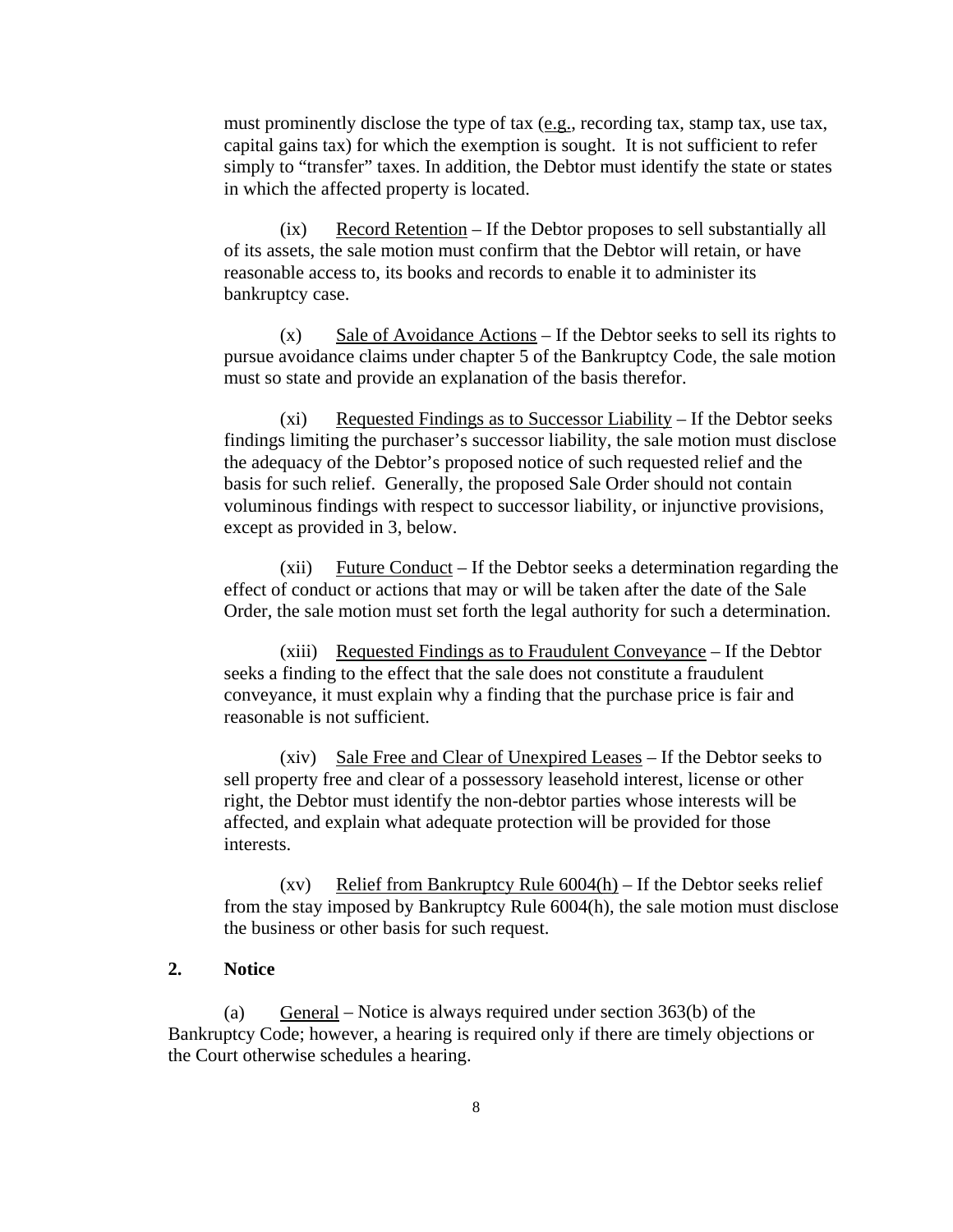#### (b) Notice of Proposed Sale Procedures

(i) Notice Parties – Notice may be limited to those parties-in-interest best situated to articulate an objection to the limited relief sought at this stage, including:

(1) any official or unofficial creditors' committee or other committee, or if no creditors' committee exists, the 20 largest unsecured creditors;

(2) office of the United States Trustee;

(3) postpetition lenders (or administrative agent thereof, if any);

(4) indenture trustees;

(5) prepetition lenders (or administrative agent thereof, if any);

(6) all entities who have requested notice under Bankruptcy Rule 2002;

(7) entities known or reasonably believed to have asserted a lien, encumbrance, claim or other interest in any of the assets offered for sale; and

(8) parties to executory contracts and unexpired leases proposed to be assumed and assigned, or rejected as part of the proposed transaction.

To provide additional marketing of the assets, the Debtor also should send a copy of the motion to entities known or reasonably believed to have expressed an interest in acquiring any of the assets offered for sale. Nothing herein is meant to imply that prospective bidders have standing to be heard with respect to the sale procedures.

(c) Notice Period – As a general matter, the minimum 21-day notice period set forth in Bankruptcy Rule 2002(a) may be shortened with respect to the request for approval of a proposed Sale Procedures Order, that does not involve Extraordinary Provisions, and complies with these Sale Guidelines. The 14-day notice period provided for in EDNY LBR 9006-1(a) should provide sufficient time, under most circumstances, to enable any parties-in-interest to file an objection to proposed sale procedures.

(d) Contents of Notice – Notice should comport with Bankruptcy Rules 2002 and 6004.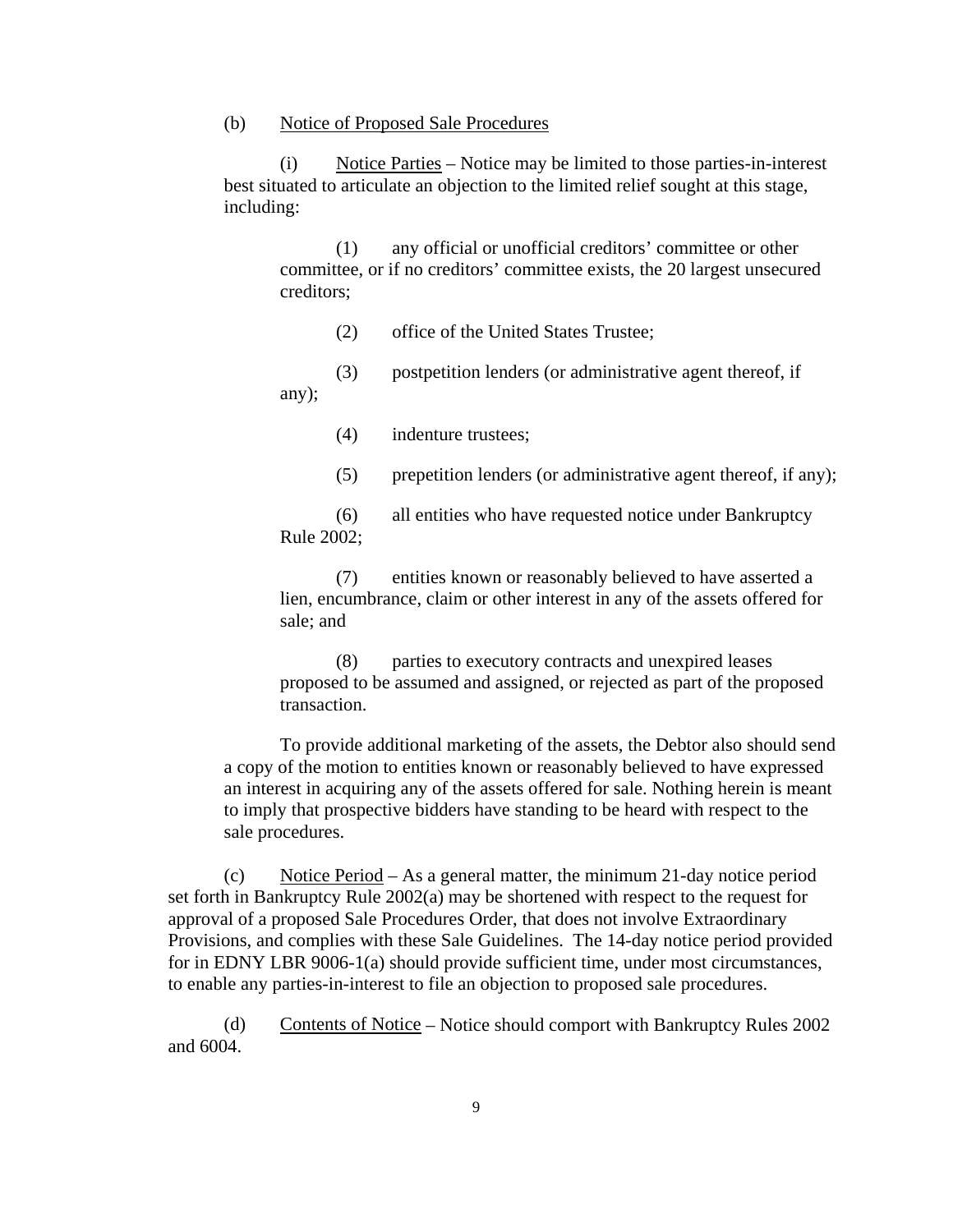# **3. Notice of Sale**

(a) Notice Parties – Generally the sale and hearing to approve the sale requires more notice than the hearing on approval of sale procedures. Notice of the sale and of the hearing to approve the sale should ordinarily be given to:<sup>5</sup>

- (i) official and unofficial creditors' committee and other committees;
- (ii) office of the United States Trustee;

(iii) entities who have requested notice under Bankruptcy Rule  $2002^6$ (and, if the proposed sale is of a significant portion of the Debtor's assets, all creditors of the Debtor);

- (iv) postpetition lenders (or administrative agent thereof, if any);
- (v) indenture trustees;
- (vi) prepetition lenders (or administrative agent thereof, if any);

(vii) entities known or reasonably believed to have asserted a lien, encumbrance, claim or other interest in any of the assets offered for sale;

(viii) parties to executory contracts or unexpired leases to be assumed and assigned, or rejected as part of the transaction;

(ix) affected federal, state and local regulatory (including, for example, environmental agencies) and taxing authorities, $\frac{7}{1}$  including the Internal Revenue Service;

(x) if applicable, a consumer privacy ombudsman appointed under section 332 of the Bankruptcy Code; and

(xi) the Securities and Exchange Commission (if appropriate).

If the contemplated sale implicates the antitrust laws of the United States, or a debt (other than for taxes) is owed by the Debtor to the United States government, notice also should be given to:

 $\frac{1}{5}$ <sup>5</sup> In larger cases, a sale of significant assets may also require notice of the proposed sale in publications of national circulation or other appropriate publications.

<sup>&</sup>lt;sup>6</sup> In the case of publicly traded debt securities, notice to indenture trustees and record holders may be sufficient to the extent that the identity of beneficial holders is not known.

 $<sup>7</sup>$  Notice must be given to applicable taxing authorities, including the state attorney general or other</sup> appropriate legal officer, affected by the relief requested under section 1146(a) of the Bankruptcy Code.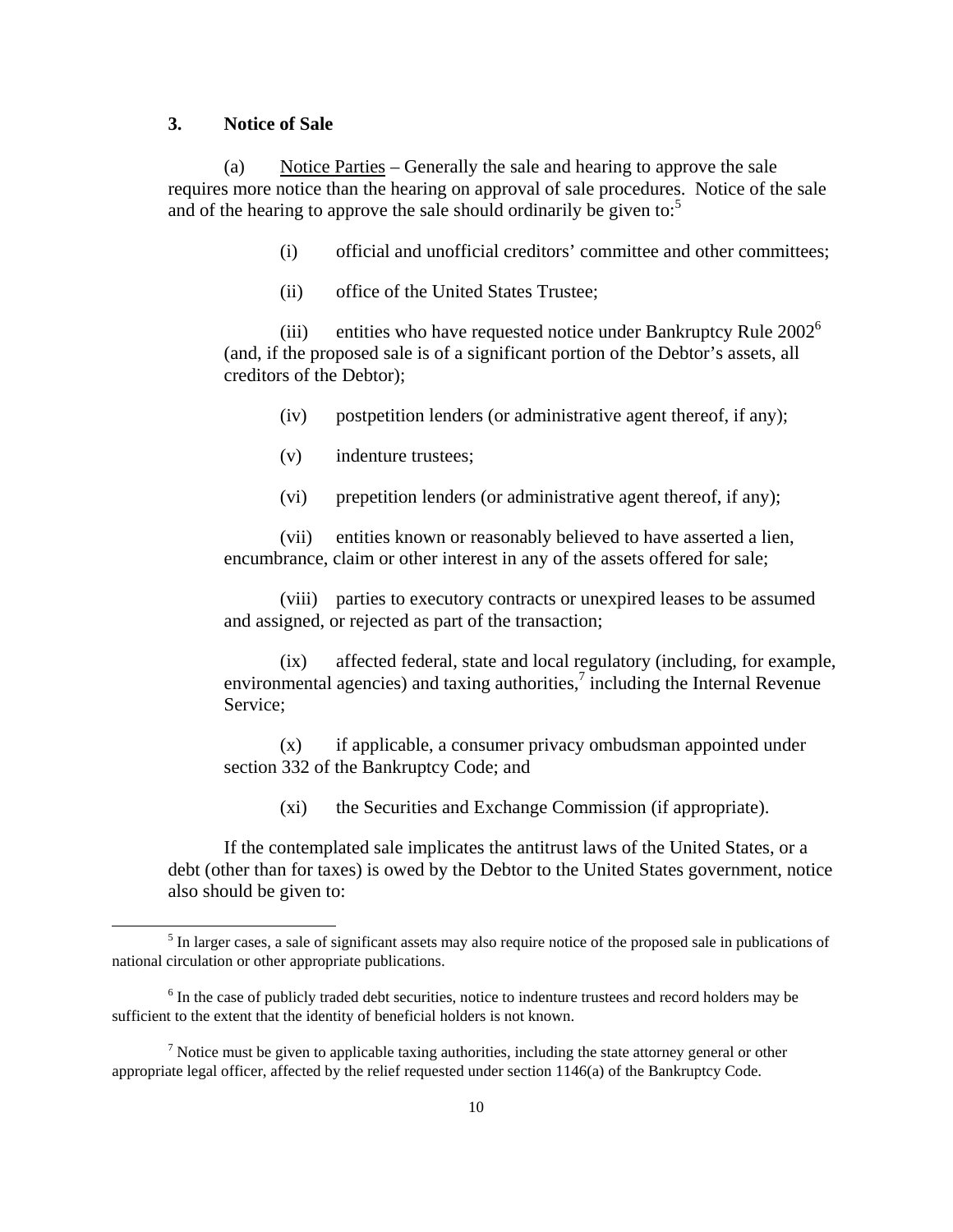(xii) the Federal Trade Commission;

(xiii) the Assistant Attorney General in charge of the Antitrust Division of the Department of Justice; and

(xiv) the United States Attorney's Office.

To provide additional marketing of the assets, notice also should be sent to any entities known or reasonably believed to have expressed an interest in acquiring any of the assets.

*See* 1(c)(4), above, for circumstances in which it may be required, based on changes in the proposed transaction that had originally been noticed, to give additional notice to parties to executory contracts and unexpired leases proposed to be assumed and assigned or rejected under section 365 of the Bankruptcy Code.

(b) Notice Period – The statutory 21-day notice period should not be shortened for notice of the actual sale without a showing of good cause. The service of a prior notice or order, that discloses an intention to conduct a sale but does not state a specific sale date, does not affect the 21-day notice period.

(c) Contents of Notice – Proper notice should comport with Bankruptcy Rules 2002 and 6004 and should include:

(i) the Sale Procedures Order (including the date, time and place of any auction, the bidding procedures related thereto, the objection deadline for the sale motion and the date and time of the sale hearing);

(ii) reasonably specific identification of the assets to be sold, and instructions for promptly obtaining a bid package or any other detailed information being made available to prospective bidders;

(iii) the proposed form of asset purchase agreement, or instructions for promptly obtaining a copy;

(iv) if appropriate, representations describing the sale as being free and clear of liens, claims, interests and other encumbrances (other than any claims and defenses of a consumer under any consumer credit transaction that is subject to the Truth in Lending Act or a consumer credit contract (as defined in 16 C.F.R. § 433.1, as amended), with all such liens, claims, interests and other encumbrances attaching with the same validity and priority to the sale proceeds;

(v) any commitment by the buyer to assume liabilities of the Debtor; and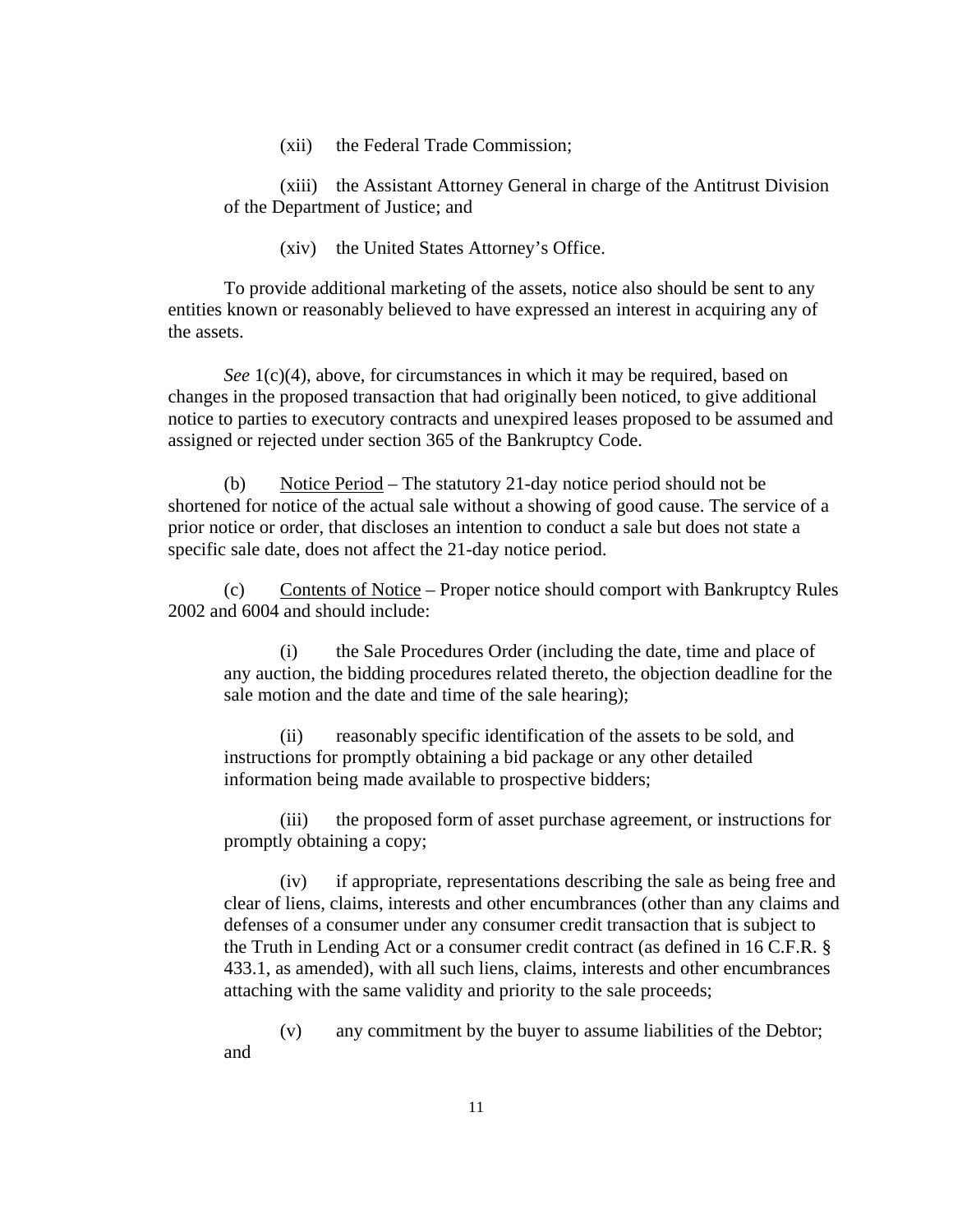(vi) notice of proposed cure amounts and the right and deadline to object thereto and otherwise to object to the proposed assumption and assignment, or rejection of executory contracts and unexpired leases (*see* 1(c)(4), above, for additional notice that the Debtor may need to acknowledge may be required).<sup>8</sup>

#### **4. Sale Order**

In the typical case, the findings in a proposed Sale Order should be limited to those set out in 1(c), above, tailored to the particular case. The decretal paragraphs should also be limited, and if more than one decretal paragraph deals with the same subject matter or form of relief, the proponent of the Sale Order should explain the reason. Finally, if the order contains a decretal paragraph that approves the purchase agreement or authorizes the Debtor to execute the purchase agreement, it should not also contain separate decretal paragraphs that approve specific provisions of the purchase agreement or declare their legal effect.

With these admonitions, the Court may enter a Sale Order containing the following, if substantiated through evidence presented or proffered at the sale hearing:

(a) Approval of Sale and Purchase Agreement – The order should authorize the Debtor to (1) execute the purchase agreement, along with any additional instruments or documents that may be necessary to implement the purchase agreement, provided that such additional documents do not materially change its terms; (2) consummate the sale in accordance with the terms and conditions of the purchase agreement and the instruments and agreements contemplated thereby; and (3) take all further actions as may reasonably be requested by the purchaser for the purpose of transferring the assets.<sup>9</sup>

(b)  $\frac{3}{2}$  Transfer of Assets – The order may provide that the assets will be transferred free and clear of all liens, claims, encumbrances and interests, other than any claims and defenses of a consumer under any consumer credit transaction subject to the Truth in Lending Act or a consumer credit contract, as defined in 16 C.F.R. § 433.1 (and as may be amended), with all such interests attaching to the sale proceeds with the same validity and priority, and the same defenses, as existed immediately prior to the sale.<sup>10</sup>

 <sup>8</sup> <sup>8</sup> This notice may be provided in a separate schedule sent only to the parties to such agreements.

<sup>&</sup>lt;sup>9</sup> Each and every federal, state and local government agency or department may be directed to accept any and all documents and instruments necessary and appropriate to consummate the transactions contemplated by the purchase agreement.

<sup>10</sup> If any person or entity that has filed financing statements, mortgages, mechanic's liens, *lis pendens*, or other documents evidencing interests in the assets has not delivered to the Debtor prior to the closing date termination statements, instruments of satisfaction, and/or releases of all such interests, the Debtor may be authorized and directed to execute and file such statements, instruments, releases and other documents on behalf of such person or entity.

The Debtor should try to anticipate whether there are any allocation issues presented by the proposed "free and clear" relief.